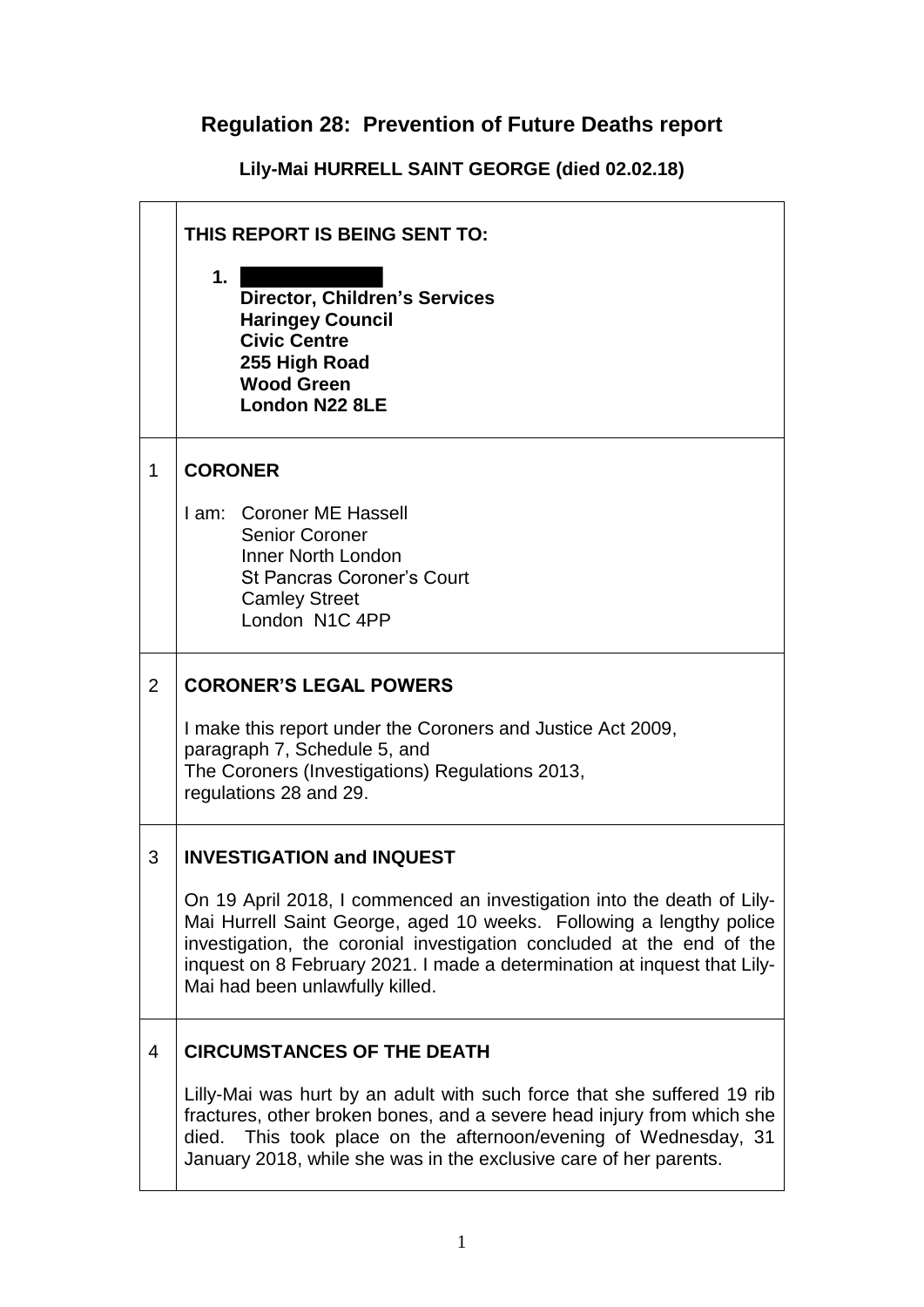| 5 | <b>CORONER'S CONCERNS</b>                                                                                                                                                                                                                                                                                                           |  |  |
|---|-------------------------------------------------------------------------------------------------------------------------------------------------------------------------------------------------------------------------------------------------------------------------------------------------------------------------------------|--|--|
|   | During the course of the inquest, the evidence revealed matters giving<br>rise to concern. In my opinion, there is a risk that future deaths will occur<br>unless action is taken. In the circumstances, it is my statutory duty to<br>report to you.                                                                               |  |  |
|   | The <b>MATTERS OF CONCERN</b> are as follows.                                                                                                                                                                                                                                                                                       |  |  |
|   | Many healthcare and other professionals expressed the view that Lily-<br>Mai should not be discharged into the unsupervised care of her parents,<br>but Haringey Children's Services nevertheless facilitated that discharge<br>from hospital on Thursday, 25 January 2018. Lily-Mai suffered her fatal<br>injuries six days later. |  |  |
|   | A legal gateway meeting took place on Wednesday, 31 January 2018<br>and the decision made that Lily-Mai should be placed in a residential unit,<br>with both her parents if they would consent. Lily-Mai presented to the<br>emergency services that evening, before such a placement was made.                                     |  |  |
|   | If you have not done so already, I encourage you to listen to the recording<br>of the inquest so that you have a starting point for consideration of the<br>actions and omissions of Haringey Children's Services.                                                                                                                  |  |  |
|   | <b>ACTION SHOULD BE TAKEN</b>                                                                                                                                                                                                                                                                                                       |  |  |
| 6 |                                                                                                                                                                                                                                                                                                                                     |  |  |
|   | In my opinion, action should be taken to prevent future deaths and I<br>believe that you have the power to take such action.                                                                                                                                                                                                        |  |  |
| 7 | <b>YOUR RESPONSE</b>                                                                                                                                                                                                                                                                                                                |  |  |
|   | You are under a duty to respond to this report within 56 days of the date<br>of this report, namely by 12 April 2021. I, the coroner, may extend the<br>period.                                                                                                                                                                     |  |  |
|   | Your response must contain details of action taken or proposed to be<br>taken, setting out the timetable for action. Otherwise you must explain<br>why no action is proposed.                                                                                                                                                       |  |  |
| 8 | <b>COPIES and PUBLICATION</b>                                                                                                                                                                                                                                                                                                       |  |  |
|   | I have sent a copy of my report to the following.                                                                                                                                                                                                                                                                                   |  |  |

 $\mathbf{I}$